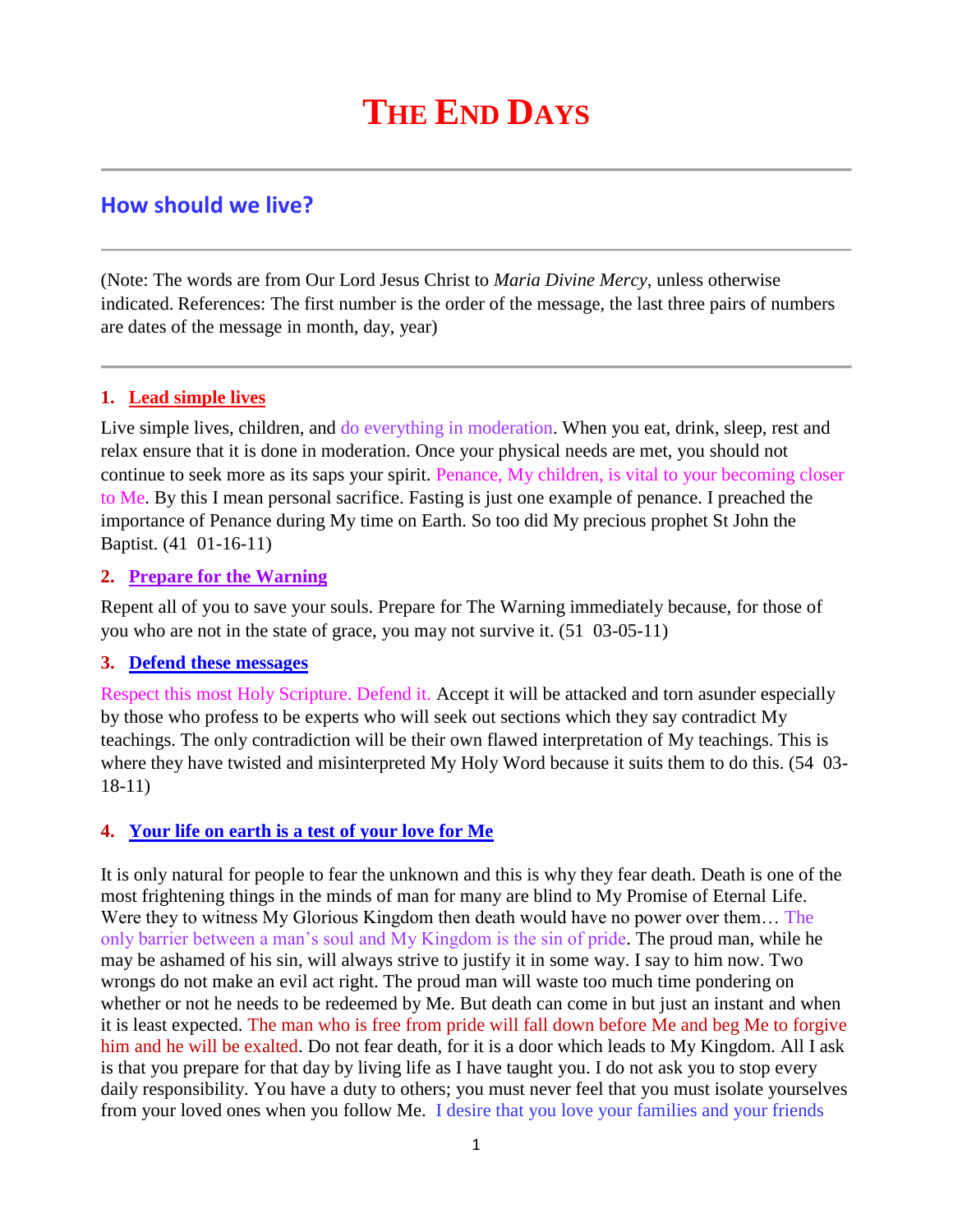and give them the time they need to ensure that love is expressed openly to one another. Love everyone as I love you… I bring you freedom from the bonds of death and it will have no hold over you. Because of My Resurrection you will become whole again, in perfect body and soul, in My New Kingdom . What is there to fear if I bring you this Gift of Eternal Life? (1,258 11-12-14)

#### **5. Humility is necessary to enter Heaven**

Humility, where you accept that you must serve your maker and creator first, is what is truly important. By declaring your nothingness, you proclaim the Glory of God.

Humility is a virtue which is not only precious in My eyes but which is an important part of your spiritual development. It means placing others before yourself for the Glory of God. Yet it is so easy to fall into a state of pride so quickly. (76 04-29-11)

#### **6. [Mother of Salvation: Accept the Cross with dignity. Do not complain](http://www.thewarningsecondcoming.com/mother-of-salvation-accept-the-cross-with-dignity-do-not-complain/)**

When you serve my Son in this life, it is fraught with difficulties. It is a simple task to follow Him in one way but, when you carry the Gift of the Holy Spirit within your soul, it will bring down, upon you, the wrath of the Evil One and every enemy of my Son. This makes your journey along the Path of Truth extremely hard. **At every turn, you will be opposed even if you remain silent in your adoration of my Son**. Many who truly love my Son cannot understand when they are bullied by others, for no obvious reason. Or, when they are falsely accused of wrongdoing. This is because the Holy Spirit is the real Presence of God and, therefore, this will never go unnoticed by the Evil One, who will stop at nothing to cause you grief and distress. He, the Evil One, will taunt you relentlessly and will do this either directly, or through the souls of those he manages to infest… Hatred breeds hatred if you respond to it. Love, which comes from God, breeds love. Show love to your enemies; pray for them; pity them. When you do, Satan is powerless against you. (1,248 10- 30-14)

#### **7. Everyday you must ask yourself – [would God approve of my actions today?](http://www.thewarningsecondcoming.com/every-day-you-must-ask-yourself-would-god-approve-of-my-actions-today/)**

It is the free will which is given to man, that will be sought out by evil spirits. But it is also through the free will of man that the door to My Kingdom can be unlocked… Because you are flesh, and therefore mortal, the only time you have to prepare for eternal life is now. You must never forget this. You must be prepared at all times, for just as My Father gave you life, so too can He take it away at any moment in any day.

If you were to die now, today, would you be fit to come before Me? Do you know what faults and what acts you have committed, and what hatred you have shown your neighbor, which will be revealed before Me? You must, in order to be given eternal life, know what needs to be done now, today, to make you clean in My Eyes. **You must follow the Ten Commandments exactly as they were given by My Father, otherwise, you cannot say you are of Me. (**772 04-27-13**)**

#### **8. [Mother of Salvation: The more you pray, the stronger will be your relationship with God](http://www.thewarningsecondcoming.com/mother-of-salvation-the-more-you-pray-the-stronger-will-be-your-relationship-with-god/)**

When you are in a loving relationship with another person, it is important to speak with each other. Without communication, the relationship will flounder, until eventually the relationship will die. The same is true when communicating with God… **Prayer is not complicated. It is as simple as calling out to anyone you love. And when you love another, you can be assured that God is present for He is Love**. When you love someone truly, there is always trust in your heart. If you love my Son, you must trust Him… You must never be reluctant to speak with my Son, through